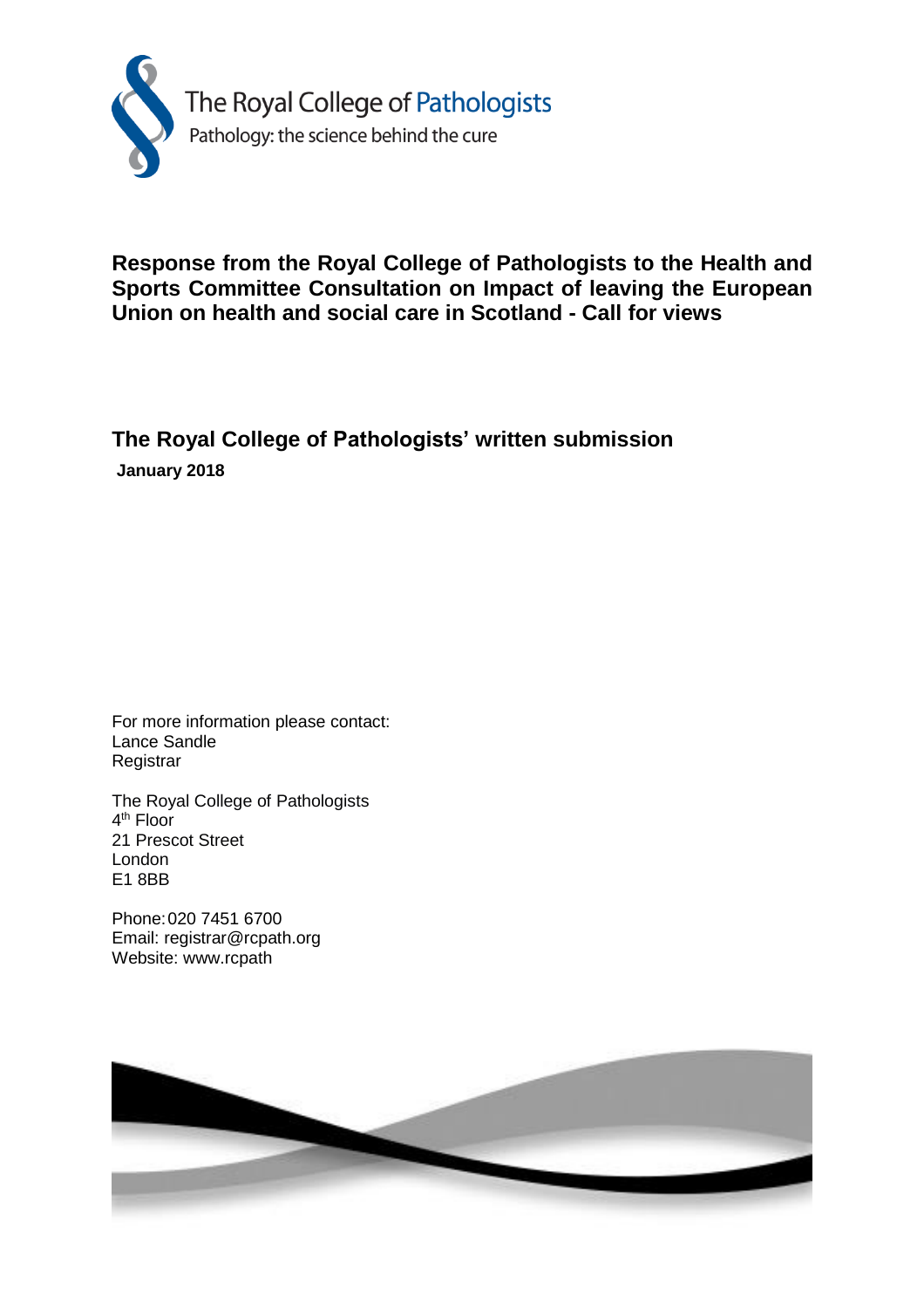# **1 About the Royal College of Pathologists**

1.1 The Royal College of Pathologists (RCPath) is a professional membership organisation with charitable status. It is committed to setting and maintaining professional standards and to promoting excellence in the teaching and practice of pathology. Pathology is the science at the heart of modern medicine and is involved in 70 per cent of all diagnoses made within the National Health Service. The College aims to advance the science and practice of pathology, to provide public education, to promote research in pathology and to disseminate the results. We have over 10,000 members across 20 specialties working in hospital laboratories, universities and industry worldwide to diagnose, treat and prevent illness.

1.2 The Royal College of Pathologists response reflects comments made by Fellows and members of the Scotland Regional Council of the Royal College of Pathologists.

## **2 Response**

## 2.1 **Overall Impact**

On leaving the European Union, the overall impact on Health and Social Care, and specifically the provision of Laboratory Services, is difficult to predict given the high degree of uncertainty that exists. Clearly the effects on recruitment and retention of key staff, the overall economy and trade relationships, could all have a dramatic effect on the sustainability of Laboratory Services in the future.

It is important to emphasise the pivotal role that Laboratory Services have within the Scottish NHS. It is estimated that up to 75% of decisions taken in Medicine are made because of a laboratory test. This is evident across both Primary and Secondary Care where laboratory test results drive decision making around screening, case selecting, diagnosis, hospital referral, hospital admission, treatment options, discharge decisions and follow up choices. It follows that an efficient, quality driven and technically competent laboratory service is pivotal to all these processes and any threat to these services as a consequence of leaving the European Union will be felt across the whole of the Scottish NHS.

#### **Specific Concerns**:

- 1) **Staffing** Laboratory Medicine is highly dependent on a wide range of specialist Medical doctors, Clinical Scientists, Biomedical Scientists, Informaticians and other key staff. Recruitment and retention of these staff members is already very challenging, especially in the remote and rural parts of the service. Much dependence on foreign nationals, especially from the European Union, coming to Scotland to work within the NHS is evident, as is the recent fall off in numbers wishing to do so – this only adds to the challenge and looks likely to worsen as Brexit kicks in.
- 2) **Economy** much uncertainty exists this alone may impact negatively on the UK economy, which in turn could affect the resource made available to the NHS in the coming years. In addition, as much of the equipment and consumables used in laboratories is sourced and manufactured overseas, the decrease in the value of the pound has made such purchasing more expensive.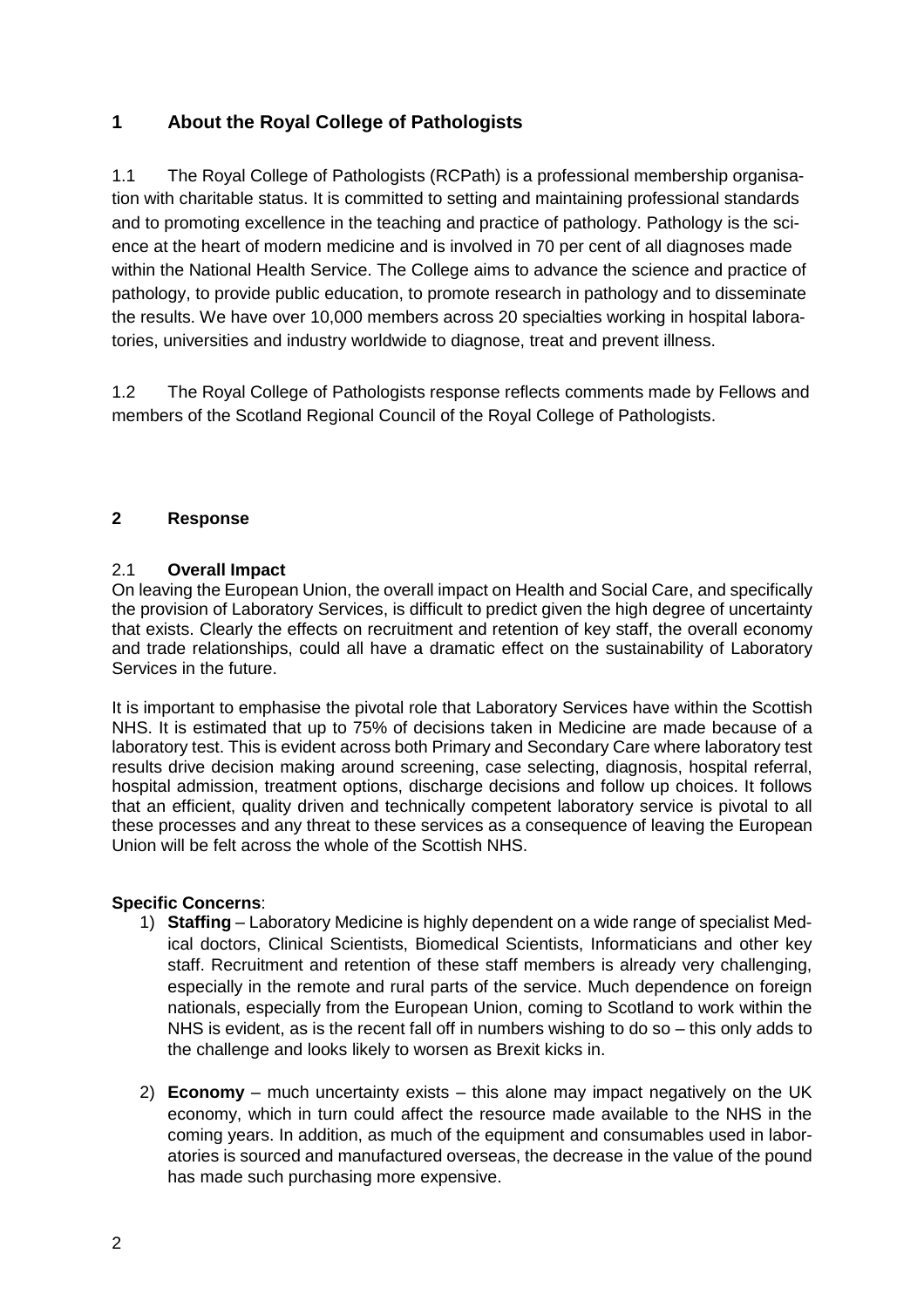3) **Research** – Scotland consistently punches above its weight in terms of Healthcare Research output and grant income. Many collaborations and sources of research income are linked with European Union colleagues and funding bodies. Such opportunities will be very limited once the UK leaves the European Union. Researchers from abroad wishing to work in the UK may also diminish.

#### 2.3 **Response to Questions**

#### *1. How could the potential risks of Brexit for health and social care in Scotland be mitigated?*

The concern that staff recruitment and retention will worsen post Brexit is something that can be predicted. It is vital that in order to mitigate against this, efforts should be made to increase training locally within Scotland while at the same time encouraging colleagues from the European Union already working within the Scottish NHS to stay working within Scotland. This is especially important for specialist jobs, such as those found within laboratory services.

The uncertainty over the economy in the future and money available for the NHS is very concerning – especially at a time when healthcare costs are outstripping the existing NHS budget. Difficult to mitigate against this but clearly more investment is needed as well as further attempts to consolidate services and lesson the scope of care available – controversial though it may be.

The government needs to consider ways to plug the potential research funding gap that may emerge and also do more to encourage foreign researchers to come to the UK to work.

#### *2. How could the potential benefits of Brexit for health and social care in Scotland be realised?*

It remains difficult to see much in the way of benefits. Predicted savings by not being a member of the European Union may be diverted to NHS budgets but controversy exists as to how much this will be and the timescale over which it may become available, if at all.

#### **3. In what ways could future trade agreements impact on health and social care in Scotland?**

As mentioned above, much trade and purchasing related to the delivery of Laboratory Services is done within the European Union and beyond. Difficulties around new trade agreements and the potential for further devaluation of the Pound can only add more financial pressure to our budgets.

*4. The Joint Ministerial Committee (EU Negotiations) has agreed a definition and principles to shape discussions within the UK on common frameworks including enabling the functioning of the UK internal market. What implications might this have for health and social care in Scotland and what are your views on how these common frameworks are agreed and governed?*

No response